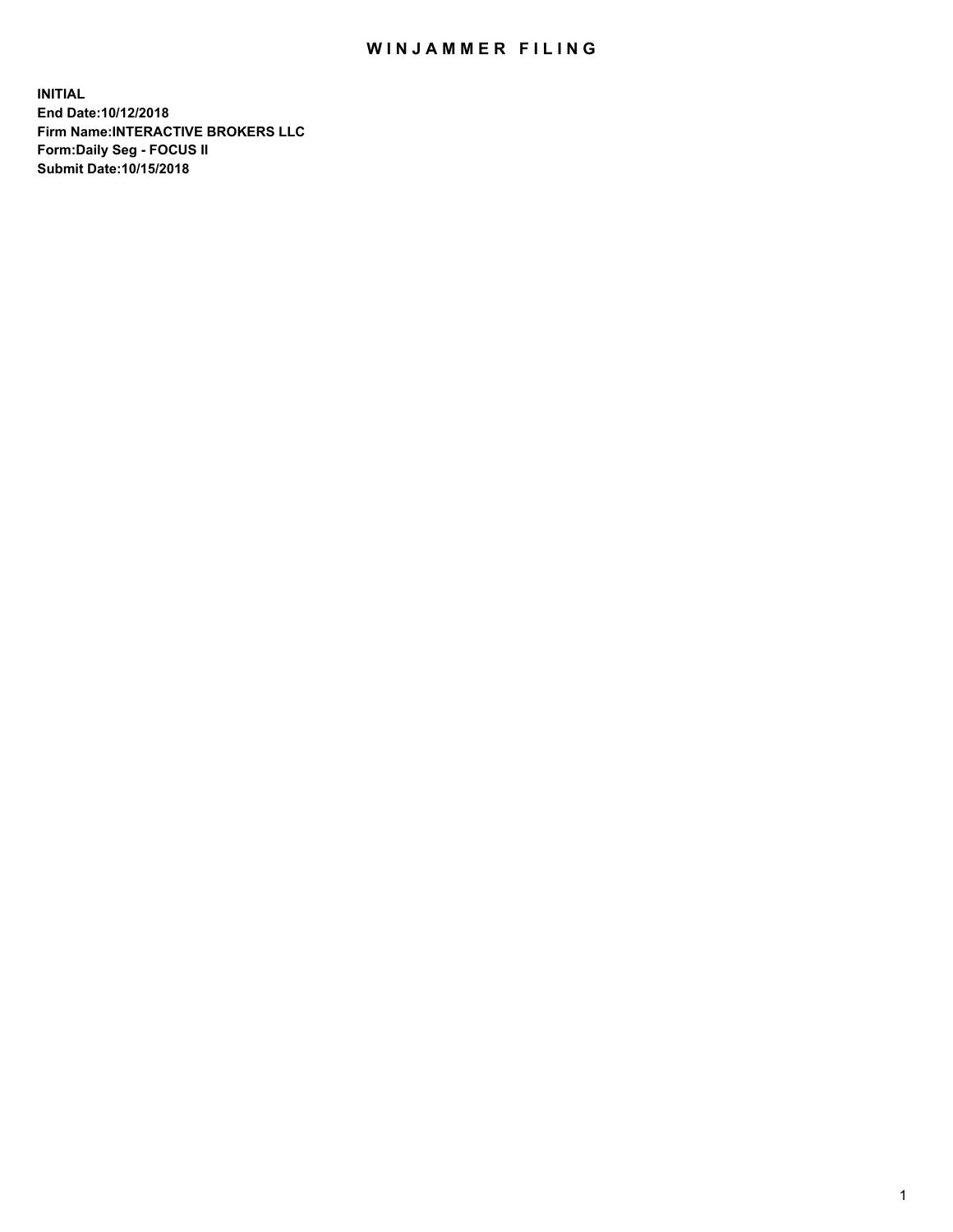**INITIAL End Date:10/12/2018 Firm Name:INTERACTIVE BROKERS LLC Form:Daily Seg - FOCUS II Submit Date:10/15/2018 Daily Segregation - Cover Page**

| Name of Company                                                                                                                                                                                                                                                                                                                | <b>INTERACTIVE BROKERS LLC</b>                                                                  |
|--------------------------------------------------------------------------------------------------------------------------------------------------------------------------------------------------------------------------------------------------------------------------------------------------------------------------------|-------------------------------------------------------------------------------------------------|
| <b>Contact Name</b>                                                                                                                                                                                                                                                                                                            | James Menicucci                                                                                 |
| <b>Contact Phone Number</b>                                                                                                                                                                                                                                                                                                    | 203-618-8085                                                                                    |
| <b>Contact Email Address</b>                                                                                                                                                                                                                                                                                                   | jmenicucci@interactivebrokers.c<br>om                                                           |
| FCM's Customer Segregated Funds Residual Interest Target (choose one):<br>a. Minimum dollar amount: ; or<br>b. Minimum percentage of customer segregated funds required:%; or<br>c. Dollar amount range between: and; or<br>d. Percentage range of customer segregated funds required between:% and%.                          | $\overline{\mathbf{0}}$<br>$\overline{\mathbf{0}}$<br>155,000,000 245,000,000<br>0 <sub>0</sub> |
| FCM's Customer Secured Amount Funds Residual Interest Target (choose one):<br>a. Minimum dollar amount: ; or<br>b. Minimum percentage of customer secured funds required:% ; or<br>c. Dollar amount range between: and; or<br>d. Percentage range of customer secured funds required between:% and%.                           | $\overline{\mathbf{0}}$<br>$\overline{\mathbf{0}}$<br>80,000,000 120,000,000<br>0 <sub>0</sub>  |
| FCM's Cleared Swaps Customer Collateral Residual Interest Target (choose one):<br>a. Minimum dollar amount: ; or<br>b. Minimum percentage of cleared swaps customer collateral required:% ; or<br>c. Dollar amount range between: and; or<br>d. Percentage range of cleared swaps customer collateral required between:% and%. | $\overline{\mathbf{0}}$<br>$\underline{\mathbf{0}}$<br>0 <sub>0</sub><br>0 <sub>0</sub>         |

Attach supporting documents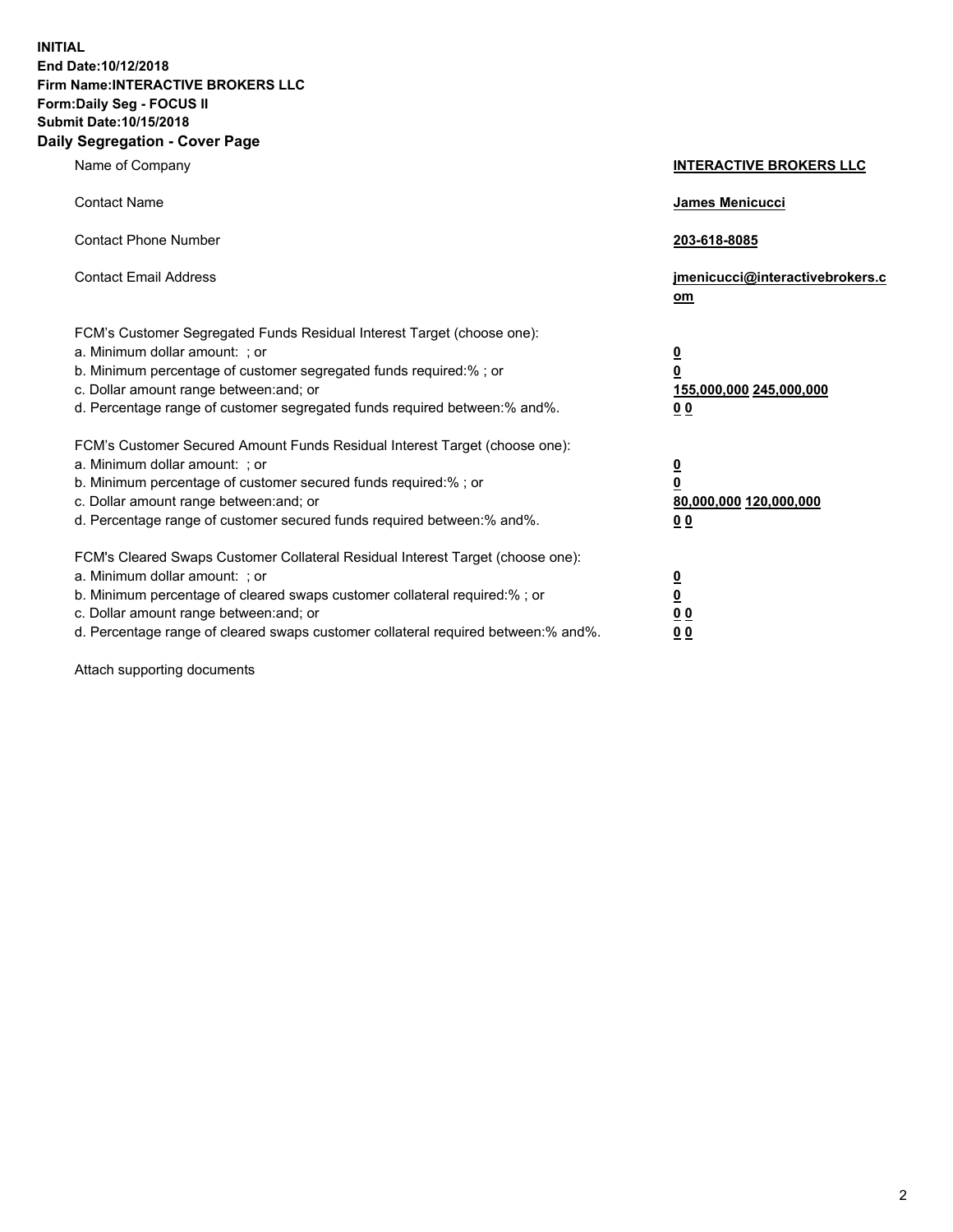## **INITIAL End Date:10/12/2018 Firm Name:INTERACTIVE BROKERS LLC Form:Daily Seg - FOCUS II Submit Date:10/15/2018 Daily Segregation - Secured Amounts**

|     | Dally Segregation - Secured Amounts                                                         |                                   |
|-----|---------------------------------------------------------------------------------------------|-----------------------------------|
|     | Foreign Futures and Foreign Options Secured Amounts                                         |                                   |
|     | Amount required to be set aside pursuant to law, rule or regulation of a foreign            | $0$ [7305]                        |
|     | government or a rule of a self-regulatory organization authorized thereunder                |                                   |
| 1.  | Net ledger balance - Foreign Futures and Foreign Option Trading - All Customers             |                                   |
|     | A. Cash                                                                                     | 447,457,343 [7315]                |
|     | B. Securities (at market)                                                                   | $0$ [7317]                        |
| 2.  | Net unrealized profit (loss) in open futures contracts traded on a foreign board of trade   | -3,492,073 [7325]                 |
| 3.  | Exchange traded options                                                                     |                                   |
|     | a. Market value of open option contracts purchased on a foreign board of trade              | 396,958 [7335]                    |
|     | b. Market value of open contracts granted (sold) on a foreign board of trade                | $-26,891$ [7337]                  |
| 4.  | Net equity (deficit) (add lines 1. 2. and 3.)                                               | 444, 335, 337 [7345]              |
| 5.  | Account liquidating to a deficit and account with a debit balances - gross amount           | 4,034 [7351]                      |
|     | Less: amount offset by customer owned securities                                            | 0 [7352] 4,034 [7354]             |
| 6.  | Amount required to be set aside as the secured amount - Net Liquidating Equity              | 444,339,371 [7355]                |
|     | Method (add lines 4 and 5)                                                                  |                                   |
| 7.  | Greater of amount required to be set aside pursuant to foreign jurisdiction (above) or line | 444,339,371 [7360]                |
|     | 6.                                                                                          |                                   |
|     | FUNDS DEPOSITED IN SEPARATE REGULATION 30.7 ACCOUNTS                                        |                                   |
| 1.  | Cash in banks                                                                               |                                   |
|     | A. Banks located in the United States                                                       | 62,872,659 [7500]                 |
|     | B. Other banks qualified under Regulation 30.7                                              | 0 [7520] 62,872,659 [7530]        |
| 2.  | Securities                                                                                  |                                   |
|     | A. In safekeeping with banks located in the United States                                   | 397,803,050 [7540]                |
|     | B. In safekeeping with other banks qualified under Regulation 30.7                          | 0 [7560] 397,803,050 [7570]       |
| 3.  | Equities with registered futures commission merchants                                       |                                   |
|     | A. Cash                                                                                     | $0$ [7580]                        |
|     | <b>B.</b> Securities                                                                        | $0$ [7590]                        |
|     | C. Unrealized gain (loss) on open futures contracts                                         | $0$ [7600]                        |
|     | D. Value of long option contracts                                                           | $0$ [7610]                        |
|     | E. Value of short option contracts                                                          | 0 [7615] 0 [7620]                 |
| 4.  | Amounts held by clearing organizations of foreign boards of trade                           |                                   |
|     | A. Cash                                                                                     | $0$ [7640]                        |
|     | <b>B.</b> Securities                                                                        |                                   |
|     |                                                                                             | $0$ [7650]                        |
|     | C. Amount due to (from) clearing organization - daily variation                             | $0$ [7660]                        |
|     | D. Value of long option contracts                                                           | $0$ [7670]                        |
|     | E. Value of short option contracts                                                          | 0 [7675] 0 [7680]                 |
| 5.  | Amounts held by members of foreign boards of trade                                          |                                   |
|     | A. Cash                                                                                     | 94,904,195 [7700]                 |
|     | <b>B.</b> Securities                                                                        | $0$ [7710]                        |
|     | C. Unrealized gain (loss) on open futures contracts                                         | 12,188,660 [7720]                 |
|     | D. Value of long option contracts                                                           | 396,958 [7730]                    |
|     | E. Value of short option contracts                                                          | -26,891 [7735] 107,462,922 [7740] |
| 6.  | Amounts with other depositories designated by a foreign board of trade                      | $0$ [7760]                        |
| 7.  | Segregated funds on hand                                                                    | $0$ [7765]                        |
| 8.  | Total funds in separate section 30.7 accounts                                               | 568,138,631 [7770]                |
| 9.  | Excess (deficiency) Set Aside for Secured Amount (subtract line 7 Secured Statement         | 123,799,260 [7380]                |
|     | Page 1 from Line 8)                                                                         |                                   |
| 10. | Management Target Amount for Excess funds in separate section 30.7 accounts                 | 80,000,000 [7780]                 |
| 11. | Excess (deficiency) funds in separate 30.7 accounts over (under) Management Target          | 43,799,260 [7785]                 |
|     |                                                                                             |                                   |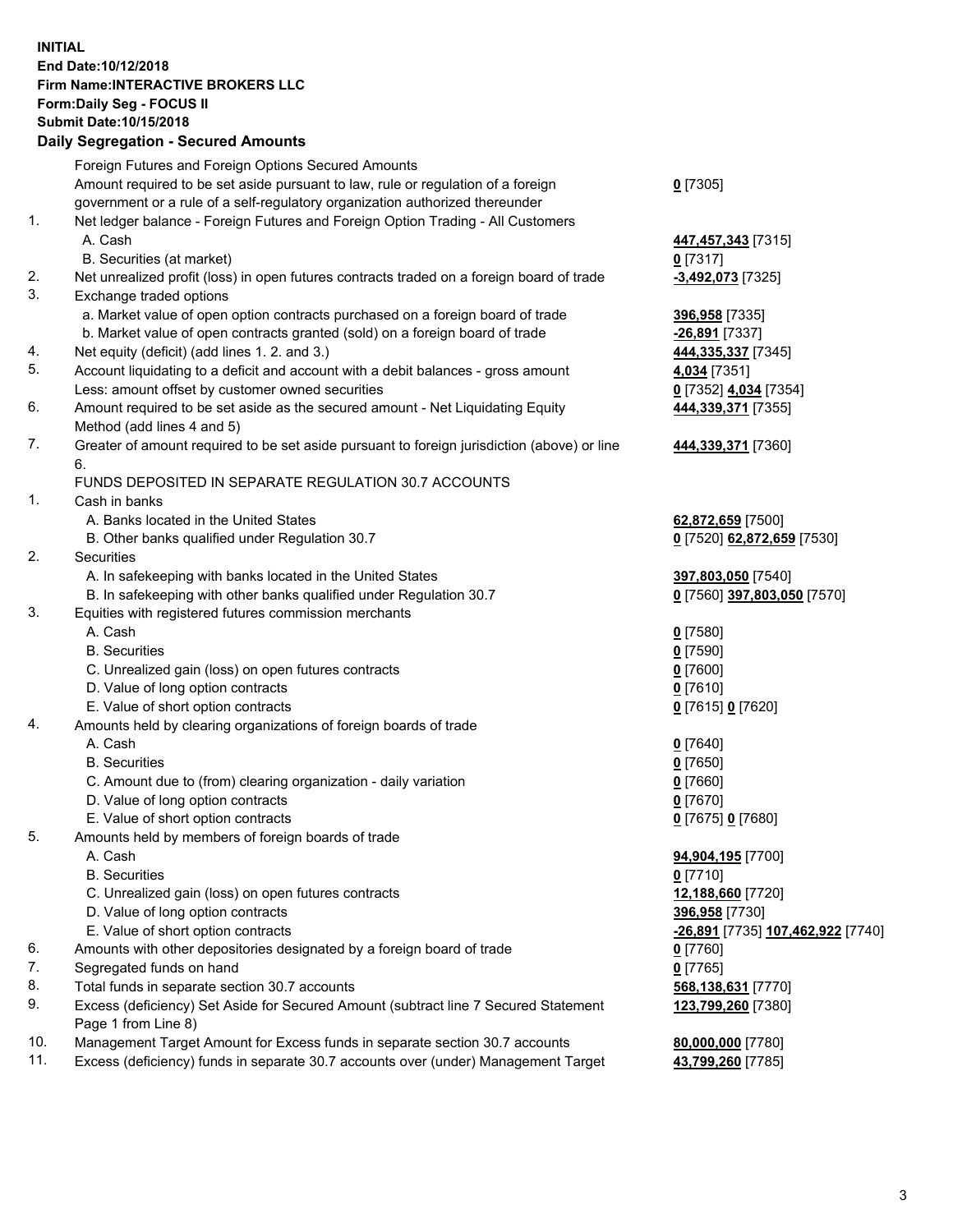**INITIAL End Date:10/12/2018 Firm Name:INTERACTIVE BROKERS LLC Form:Daily Seg - FOCUS II Submit Date:10/15/2018 Daily Segregation - Segregation Statement** SEGREGATION REQUIREMENTS(Section 4d(2) of the CEAct) 1. Net ledger balance A. Cash **4,196,343,133** [7010] B. Securities (at market) **0** [7020] 2. Net unrealized profit (loss) in open futures contracts traded on a contract market **19,776,671** [7030] 3. Exchange traded options A. Add market value of open option contracts purchased on a contract market **469,876,553** [7032] B. Deduct market value of open option contracts granted (sold) on a contract market **-520,094,678** [7033] 4. Net equity (deficit) (add lines 1, 2 and 3) **4,165,901,679** [7040] 5. Accounts liquidating to a deficit and accounts with debit balances - gross amount **180,518** [7045] Less: amount offset by customer securities **0** [7047] **180,518** [7050] 6. Amount required to be segregated (add lines 4 and 5) **4,166,082,197** [7060] FUNDS IN SEGREGATED ACCOUNTS 7. Deposited in segregated funds bank accounts A. Cash **733,666,586** [7070] B. Securities representing investments of customers' funds (at market) **2,291,224,426** [7080] C. Securities held for particular customers or option customers in lieu of cash (at market) **0** [7090] 8. Margins on deposit with derivatives clearing organizations of contract markets A. Cash **3,086,341** [7100] B. Securities representing investments of customers' funds (at market) **1,421,277,464** [7110] C. Securities held for particular customers or option customers in lieu of cash (at market) **0** [7120] 9. Net settlement from (to) derivatives clearing organizations of contract markets **1,776,786** [7130] 10. Exchange traded options A. Value of open long option contracts **469,860,294** [7132] B. Value of open short option contracts **-520,086,692** [7133] 11. Net equities with other FCMs A. Net liquidating equity **0** [7140] B. Securities representing investments of customers' funds (at market) **0** [7160] C. Securities held for particular customers or option customers in lieu of cash (at market) **0** [7170] 12. Segregated funds on hand **0** [7150] 13. Total amount in segregation (add lines 7 through 12) **4,400,805,205** [7180] 14. Excess (deficiency) funds in segregation (subtract line 6 from line 13) **234,723,008** [7190] 15. Management Target Amount for Excess funds in segregation **155,000,000** [7194] 16. Excess (deficiency) funds in segregation over (under) Management Target Amount **79,723,008** [7198]

Excess